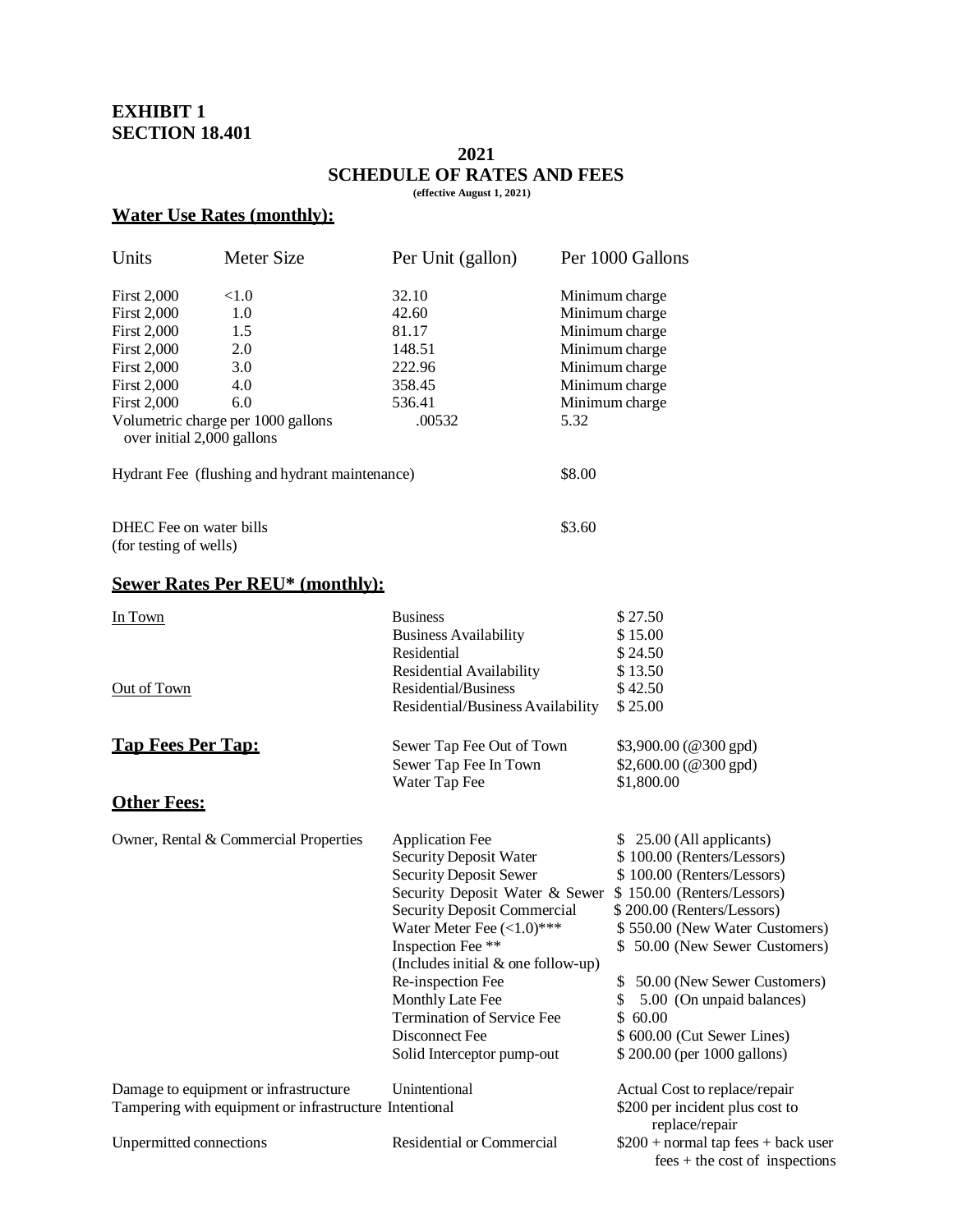# **2019 SCHEDULE OF RATES AND FEES**

(Continued)

#### **Sewer System Expansion**

Residential Plan Review Fee (excluding pump stations that serve 5 REUs or more)

|                                    | $1-25$ REUs                                                   | \$100.00                                                                  |  |  |
|------------------------------------|---------------------------------------------------------------|---------------------------------------------------------------------------|--|--|
|                                    | 26-50 REUs<br>51 REUs & up                                    | \$100.00 plus \$8.00 per REU<br>\$500.00 plus \$4.00 per REU              |  |  |
|                                    |                                                               |                                                                           |  |  |
| Residential Inspection Fee         |                                                               |                                                                           |  |  |
|                                    | 1-25 REUs<br>25-50 REUs                                       | $$100.00$ (initial & one follow-up)<br>\$150.00 (initial & one follow-up) |  |  |
|                                    | 50 REUs & up                                                  | \$200.00 (initial & one follow-up)                                        |  |  |
|                                    | Commercial Plan Review Fee (excluding pump stations)          | \$250.00 plus \$10.00 per REU                                             |  |  |
|                                    | Commercial Inspection Fee $$150.00$ (initial & one follow-up) |                                                                           |  |  |
| <b>Pump Station Review Fee</b>     |                                                               | \$250.00                                                                  |  |  |
| <b>Pump Station Inspection Fee</b> |                                                               | $$150.00$ (initial & one follow-up)                                       |  |  |
| <b>Water System Expansion</b>      |                                                               |                                                                           |  |  |
| <b>Hydrant Flow Test Fee</b>       |                                                               | \$100.00 (per each hydrant tested)                                        |  |  |
| <b>Residential Plan Review Fee</b> |                                                               |                                                                           |  |  |
|                                    | 1-25 REUs                                                     | \$100.00                                                                  |  |  |
|                                    | 26-50 REUs<br>51 REUs & up                                    | \$100.00 plus \$2.00 per REU<br>\$200.00 plus \$1.50 per REU              |  |  |
| Residential Inspection Fee         |                                                               |                                                                           |  |  |
|                                    | 1-25 REUs                                                     | $$100.00$ (initial & one follow-up)                                       |  |  |
|                                    | 26-50 REUs<br>51 REUs & up                                    | \$150.00 (initial & one follow-up)<br>\$200.00 (initial & one follow-up)  |  |  |
| <b>Commercial Plan Review Fee</b>  |                                                               | \$250.00                                                                  |  |  |
| Commercial Inspection Fee          |                                                               | $$150.00$ (initial & one follow-up)                                       |  |  |
|                                    |                                                               |                                                                           |  |  |

\* REU = Residential Equivalent Unit are based on 300 gals/day and Town of Chapin Contributory Loading Guidelines. Fractions of an REU greater than 0.25 REU shall be considered an additional REU.

\*\* Inspection Fee includes initial and one follow-up inspection. Each subsequent inspection shall be subject to an additional \$50.00 inspection fee.

\*\*\* All water meters size 1.0 and larger to be supplied and installed by the customer.

\*\*\*\*\*\$200.00 deposit required if customer has been previously terminated. Payment must be cash, money order or certified check.

**\*\*\*\*\*All deposits will be applied to final bill. Administrative fees are non-refundable.**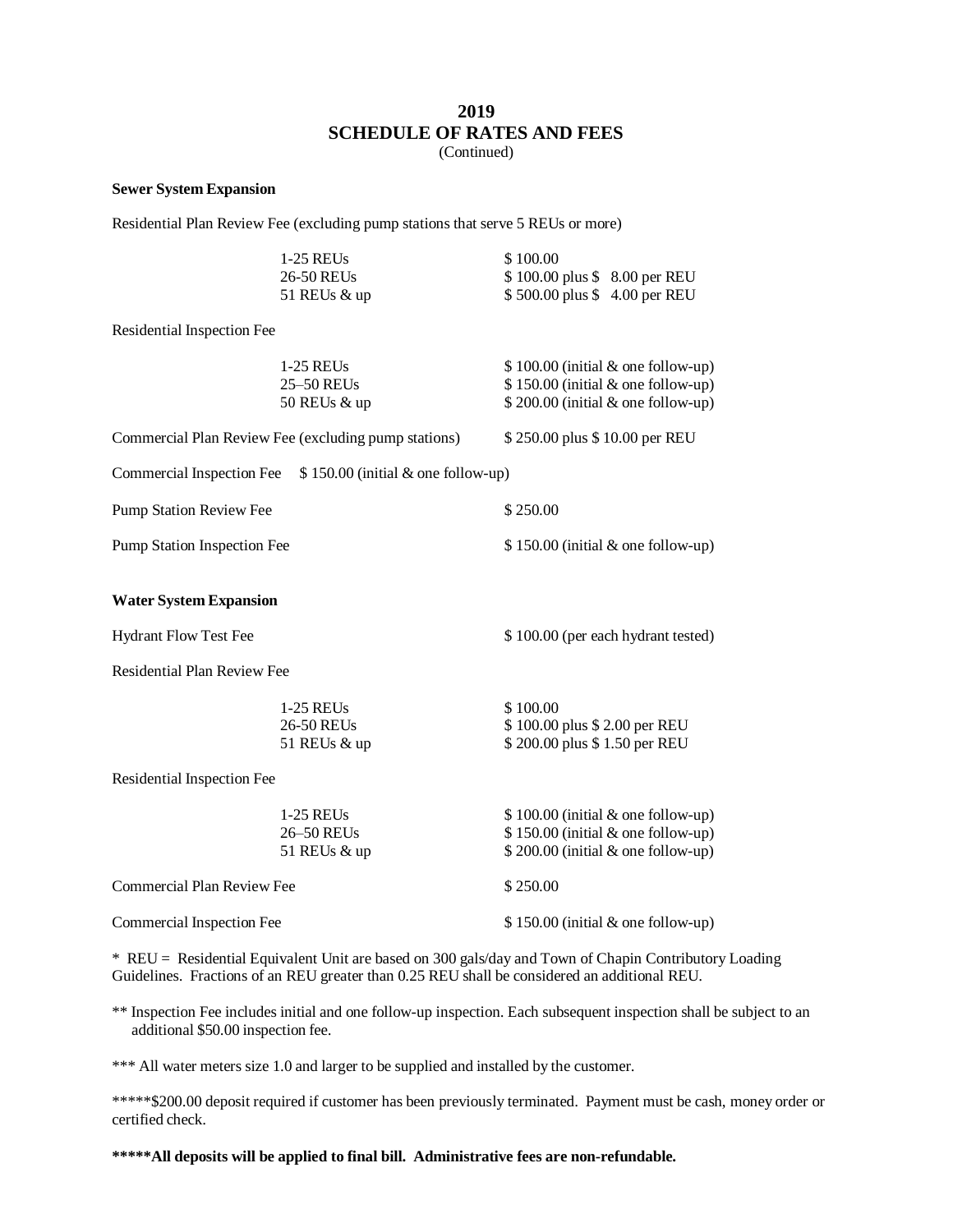# **Sewer Surcharge and Septage Fees**

#### **High Strength waste**

Discharge of high strength wastes are subject to the surcharge costs listed for discharges in excess of the surcharge concentrationsidentified.

| <b>PARAMETER</b> | <b>SURCHARGE</b><br><b>CONCENTRATION</b> | <b>COST PER POUND</b> |
|------------------|------------------------------------------|-----------------------|
| BOD <sub>5</sub> | $250 \text{ mg}/1$                       | \$0.25                |
| <b>TSS</b>       | $250 \text{ mg}/1$                       | \$0.25                |
| <b>COD</b>       | $500$ mg/l                               | \$0.16                |
| Ammonia          | $25 \text{ mg/l}$                        | \$0.80                |
| Phosphorus       | $10 \,\mathrm{mg}/l$                     | \$1.45                |

Industrial Discharge Program Maintenance and Inspection fee \$1,500.00 per year Quarterly Sampling and Testing Fees (if required) cost plus 10%

Standard monthly testing to be provided by permitee at permitee's expense

Surcharge cost for BOD5 and COD shall be for the higher surcharge of the two parameters

#### **Septage**

| <b>PARAMETER</b>                                    | <b>QUANTITY</b>     | <b>COST PER QUANTITY</b> |
|-----------------------------------------------------|---------------------|--------------------------|
| Septage (in area)                                   | $1,000$ gal         | \$60.00                  |
| Septage (out of area)                               | 1,000 gal.          | \$65.00                  |
| <b>Portable Toilet Waste</b><br>(in area)           | $1,000$ gal         | \$45.00                  |
| Portable Toilet Waste<br>(out of area)              | $1,000$ gal         | \$50.00                  |
| <b>RV</b> and Boat Waste                            | $150$ gal           | \$10.00                  |
| Oil/Water Separator and Grease<br><b>Trap Waste</b> | <b>NOT ACCEPTED</b> | <b>NOT ACCEPTED</b>      |

Septage Discharge Permit Application Fee  $$ 150.00$ 

Septage Program Maintenance and Inspection fee \$150.00 per year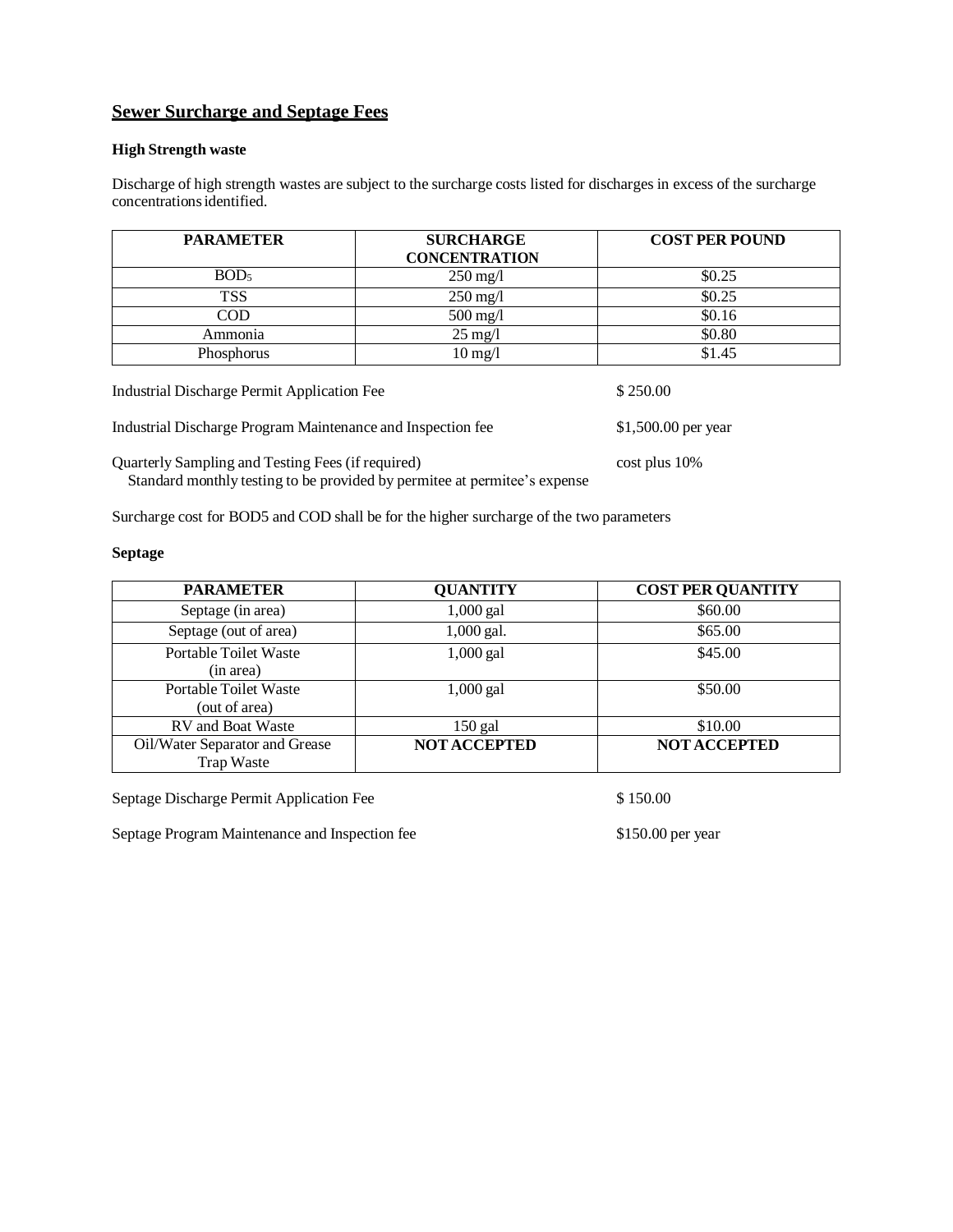

# **Unit Contributory Loadings for Domestic Wastewater Sources**

|           | Type of Establishment                                                                                                                             | Hydraulic Loading (GPD) |
|-----------|---------------------------------------------------------------------------------------------------------------------------------------------------|-------------------------|
| A.        | Apartments, Condominiums, Patio Homes:<br>1. Three (3) Bedrooms (Per Unit)<br>2. Two (2) Bedrooms (Per Unit)<br>3. One (I) Bedroom (Per Unit)     | 300<br>225<br>175       |
| <b>B.</b> | Assembly Halls: (Per Seat)                                                                                                                        | 4                       |
| C.        | Barber Shop:<br>1. Per Employee<br>2. Per Chair                                                                                                   | 8<br>75                 |
| D.        | Bars, Taverns:<br>1. Per Employee<br>2. Per Seat, Excluding Restaurant                                                                            | $\,8\,$<br>30           |
| Ε.        | Beauty Shop:<br>1. Per Employee<br>2. Per Chair                                                                                                   | $8\phantom{.0}$<br>94   |
| F.        | Boarding House, Dormitory: (Per Resident)                                                                                                         | 38                      |
| G.        | <b>Bowling Alley:</b><br>1. Per Employee<br>2. Per Lane, No Restaurant, Bar or Lounge                                                             | 8<br>94                 |
| Η.        | Camps:<br>1. Resort, Luxury (Per Person)<br>2. Summer (Per Person)<br>3. Day, with Central Bathhouse (Per Person)<br>4. Travel Trailer (Per Site) | 75<br>38<br>26<br>132   |
| I.        | Car Wash: (Per Car Washed)                                                                                                                        | 57                      |
| J.        | Churches: (Per Seat)                                                                                                                              | $\mathfrak{2}$          |
| Κ.        | Clinics, Doctor's Office:<br>1. Per Employee<br>2. Per Patient                                                                                    | 12<br>4                 |
| L.        | Country Club, Fitness Center, Spa: (Per Member)                                                                                                   | 38                      |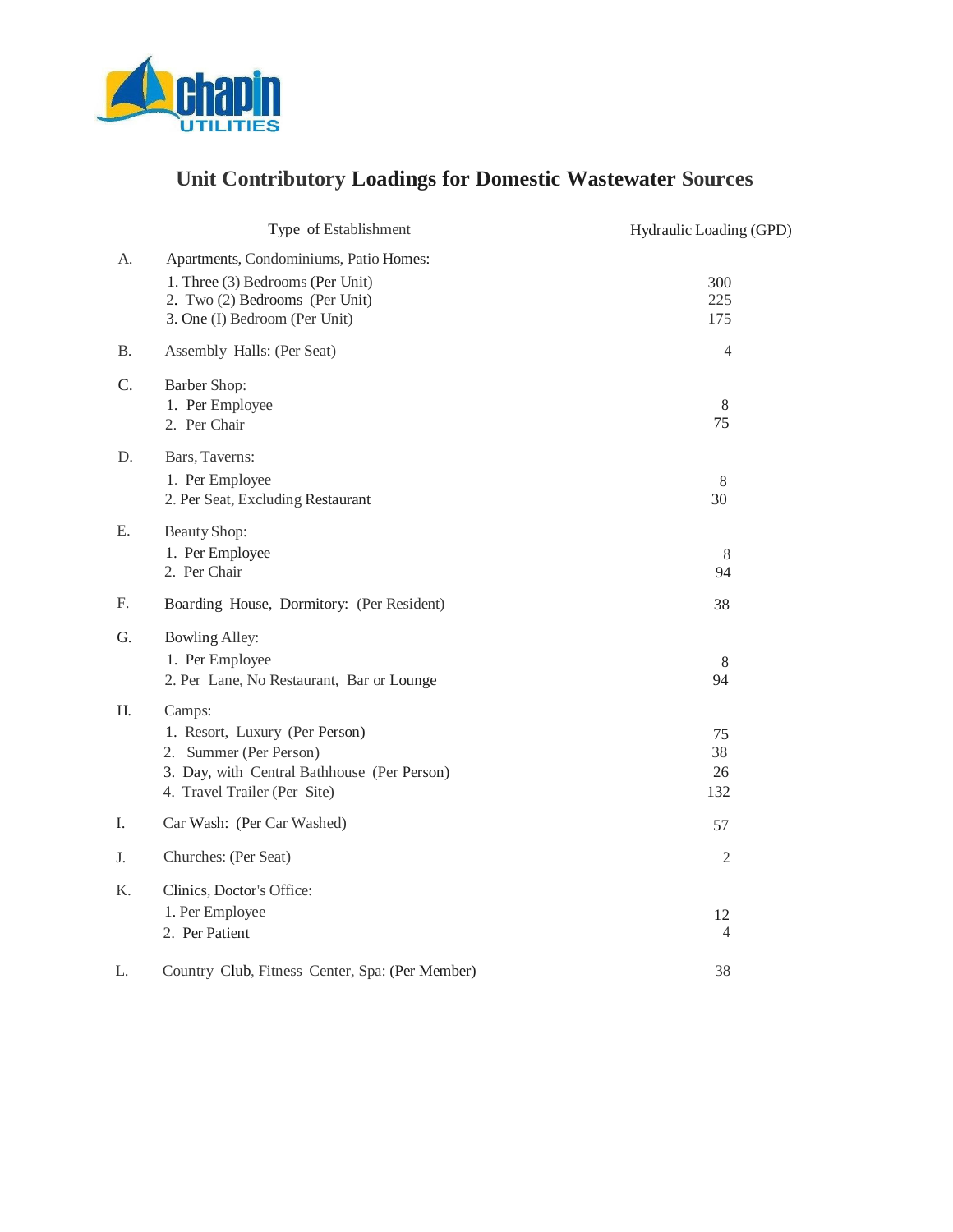| M.  | Dentist Office:<br>1. Per Employee<br>2. Per Chair<br>3. Per Suction Unit; Standard Unit<br>4. Per Suction Unit; Recycling Unit<br>5. Per Suction Unit; Air Generated Unit | 12<br>6<br>278<br>72<br>$\boldsymbol{0}$ |
|-----|----------------------------------------------------------------------------------------------------------------------------------------------------------------------------|------------------------------------------|
| N.  | Factories, Industries:<br>1. Per Employee<br>2. Per Employee, with Showers<br>3. Per Employee, with Kitchen<br>4. Per Employee, with Showers and Kitchen                   | 19<br>27<br>30<br>34                     |
| 0.  | Fairgrounds: (Average Attendance, Per Person)                                                                                                                              | 4                                        |
| Ρ.  | Grocery Stores: (Per one thousand (1,000) Square Feet,<br>No Restaurant)                                                                                                   | 150                                      |
| Q.  | Hospitals:<br>1. Per Resident Staff<br>2. Per Bed                                                                                                                          | 75<br>150                                |
| R.  | Hotels: (Per Bedroom, No Restaurant)                                                                                                                                       | 75                                       |
| S.  | Institutions: (Per Resident)                                                                                                                                               | 75                                       |
| T.  | Laundries: (Self Service, Per Machine)                                                                                                                                     | 300                                      |
| U.  | Marinas: (Per Slip)                                                                                                                                                        | 23                                       |
| V.  | Mobile Homes: (Per Unit)                                                                                                                                                   | 225                                      |
| W.  | Motels: (Per Unit, No Restaurant)                                                                                                                                          | 75                                       |
| Χ.  | Nursing Homes:<br>1. Per Bed<br>2. Per Bed, with Laundry                                                                                                                   | 75<br>113                                |
| Υ.  | Offices, Small Stores, Business, Administration<br>Buildings: (Per Person, No Restaurant)                                                                                  | 19                                       |
| Z.  | Picnic Parks: (Average Attendance, Per Person)                                                                                                                             | 8                                        |
| AA. | Prison/Jail:                                                                                                                                                               |                                          |
|     | 1. Per Employee<br>2. Per Inmate                                                                                                                                           | 12<br>94                                 |
| BB. | Residences: (Per House, Unit)                                                                                                                                              | 300                                      |
| CC. | Rest Areas, Welcome Centers:<br>1. Per Person<br>Per Person, with Showers<br>2.                                                                                            | 4<br>8                                   |
|     |                                                                                                                                                                            |                                          |